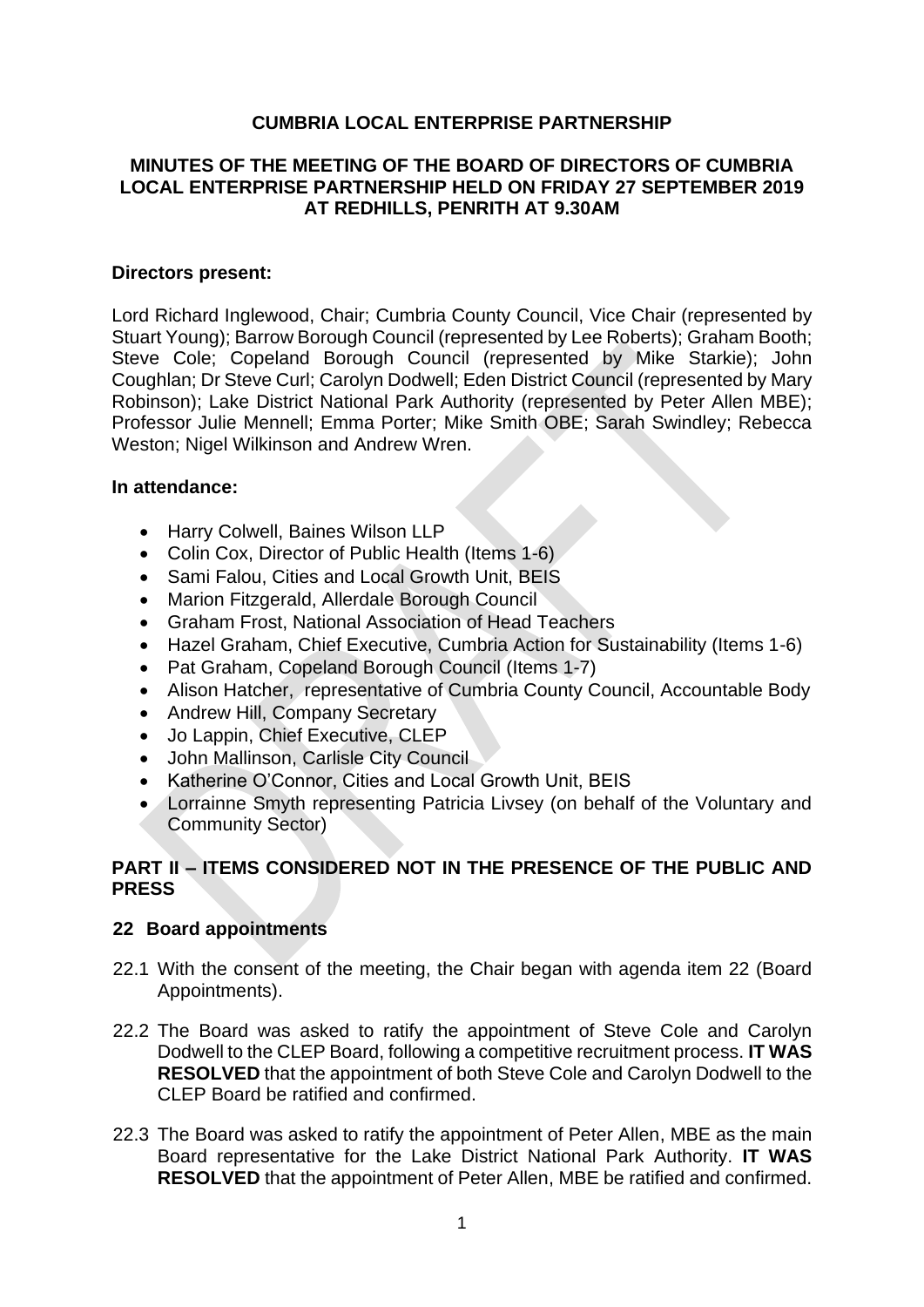- 22.4 **IT WAS RESOLVED** that a note be sent on behalf on the Board to Mike McKinley to thank him for his contribution.
- 22.5 The Board were asked to agree that Carolyn Dodwell be appointed as SME champion and Business Strategy Group Chair to allow Steve Curl to step down to concentrate on his Transport and Infrastructure portfolio. **IT WAS RESOLVED**  that the appointment of Carolyn Dodwell as SME champion and Business Strategy Group Chair be ratified and confirmed, replacing Steve Curl.
- 22.6 The Board noted that, due to existing Board commitments, Nigel Wilkinson wished to stand down from the Kingmoor Park Enterprise Zone Delivery Board. Graham Booth was asked to identify a suitable private sector Board member to take up the role. In the meantime, Nigel Wilkinson agreed to continue in the role.

#### *Action Point: Graham Booth to work with private sector Board colleagues to identify a new member to replace Nigel Wilkinson on the Kingmoor Park Enterprise Zone Delivery Board.*

- 22.7 The Board were asked to ratify the appointment of Keith Ashcroft, Environment Agency, as an additional public sector member on the CLEP Investment Panel. **IT WAS RESOLVED** that the appointment of Keith Ashcroft to the Investment Panel be ratified and confirmed.
- 22.8 The Board were invited to agree to extend the responsibilities of the Nuclear Sector Panel to cover the wider clean energy agenda. Concerns were raised as to whether the nuclear and wider clean energy agenda was too large a remit for one single Sector Panel to undertake.
- 22.9 The Chief Executive advised that the focus would be limited to new energy generation and residual nuclear responsibilities. It was also important that one body was held responsible for taking forward this important grand challenge, which was one of Cumbria's major strengths. She also took the opportunity to assure government colleagues that the wider clean growth agenda was being taken forward in line with its importance to Cumbria's economy.

## *John Coughlan joined the meeting at this point.*

22.10 Rebecca Weston (Chair of the Nuclear Sector Panel) was absent from the meeting at this stage and the Board agreed to revisit this agenda item on her return.

## *Steve Cole and Carolyn Dodwell were invited to join the meeting at this point, as were those in attendance, who were not involved in the Part II discussion.*

## **1 Apologies for absence:**

1.1 Apologies for absence were received from Jim Jackson, Deputy Chair and Patricia Livsey.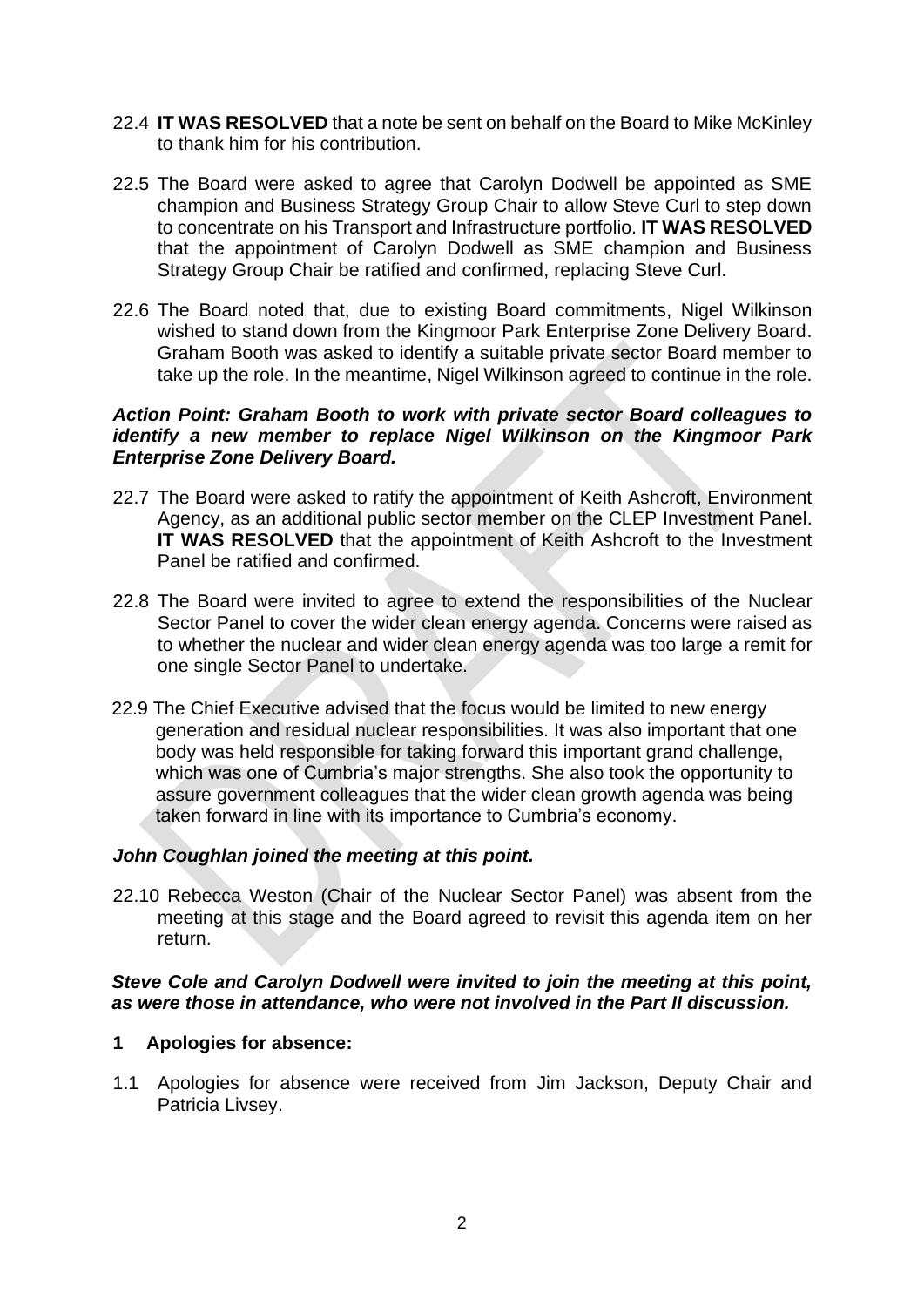- 1.2 The Chair opened the meeting by welcoming all attendees, offering a particular welcome to the Local Authorities who act as Alternates – Allerdale Borough Council (represented by Marion Fitzgerald), and Carlisle City Council (represented by John Mallinson), who he was very pleased to see at the meeting. He invited the representatives of the Alternates to join the Board at the table advising that they were welcome to contribute to the discussion but could not carry a vote. Graham Frost, National Association of Head Teachers, was also welcomed as an observer of the meeting. The Chair then welcomed all of those in attendance.
- 1.3 Each of the Board members were asked to introduce themselves to new Board members Steve Cole and Carolyn Dodwell. Their appointments brought the Board to its maximum membership of 20 persons.

#### **2 Declaration of interest:**

2.1 Mike Starkie declared an interest in agenda item number 13 as Copeland Borough Council is a director of Britain's Energy Coast. He would therefore take no part in any discussion on this issue. It was noted that there was no decision making in relation to this item and that Cumbria County Council is also a partowner of Britain's Energy Coast.

#### **3 Minutes of previous meeting:**

- 3.1 The Minutes of the previous meeting held on 19 July 2019 were discussed and all present were thanked for their comments on them. **IT WAS RESOLVED** that the minutes be approved.
- 3.2 The minutes of the meeting held on 17 May 2019 were amended as follows to avoid any misinterpretation:

*"Jim Jackson will present the opportunities on skills and training from the various National Telecommunications Fibre Deployment, to the People, Employment, and Skills Strategy Group in October".*

## **4 Update from the Chair, Deputy Chair and Vice Chair:**

- 4.1 The Chair provided an update to the meeting on the following matters:
	- **(a) Board Members**  the Chair updated the Board on his involvement in the selection of the new Board members for CLEP.
	- **(b) HS2** the Chair reported that he had drafted and sent a letter to the HS2 Oakervee Independent Review.
	- **(c) Natural Capital** the Chair updated the Board on the work that had been done in relation to the Natural Capital project.
	- **(d) BAE presentation** the Chair reported that he had attended the BAE presentation in Barrow, at which three other CLEP Board members – Steve Curl, Julie Mennell and Lee Roberts - were present.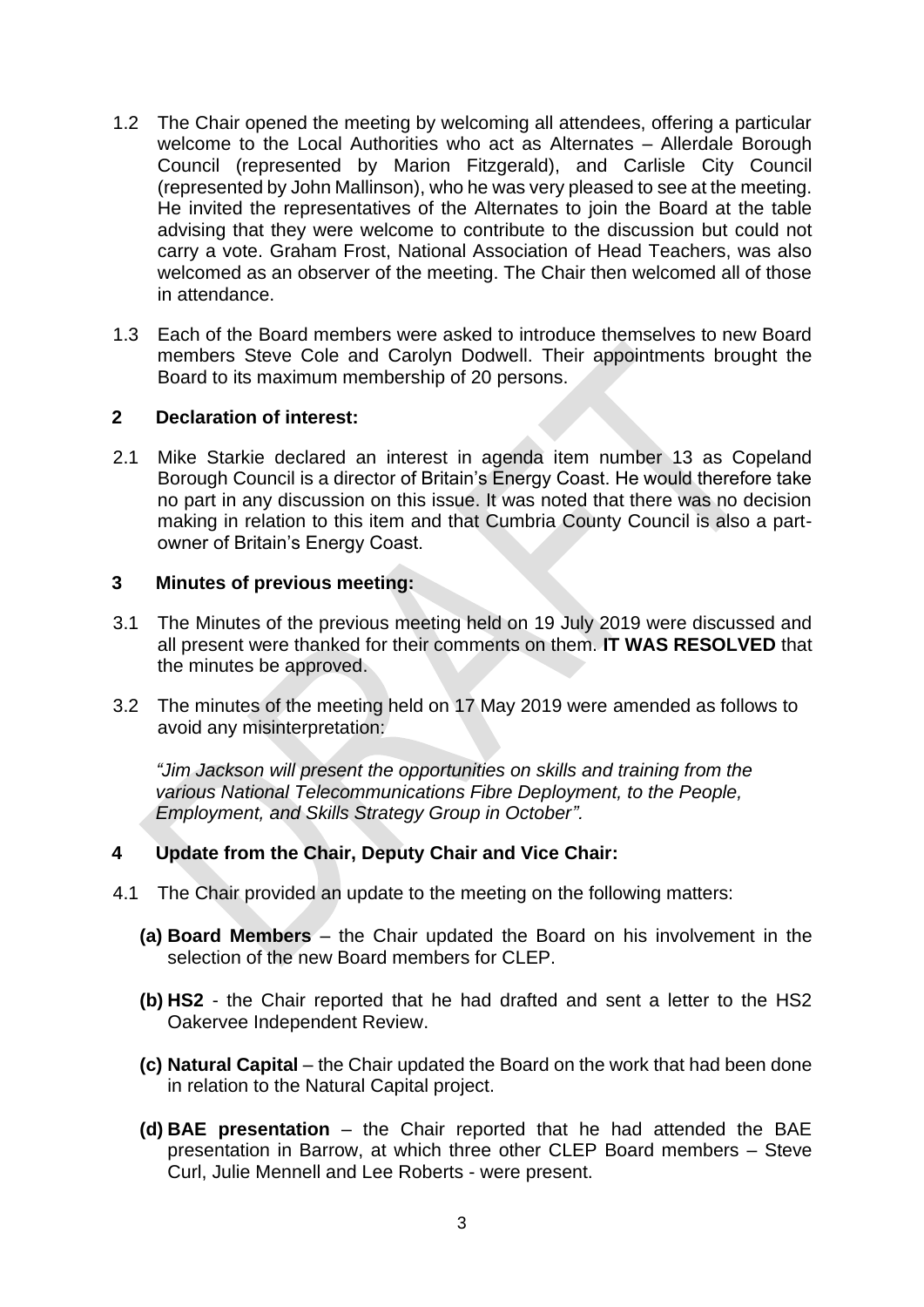- **(e) LEP Scrutiny Panel** the Chair explained that he had attended and reported to the LEP Scrutiny Board with the Chief Executive. This appeared to have gone well.
- **(f) NP11** the Chair updated the Board on the developments in relation to NP11, drawing particular attention to the strengthened relationship with the Lancashire LEP. The Chair mentioned that it was evident the York, North Yorkshire and East Riding LEP share similar issues with Cumbria and an alliance was developing.
- **(g) Convention of the North** the Chair updated the Board following the PM's speech at the Convention of the North in Rotherham, drawing particular attention to the future that was sketched by the PM. The Chair highlighted that there was a particular focus on devolving aspects of transport to Transport for the North. The Chief Executive added that the reference to the creation of a new Pan-Northern body; wider devolution; the role of 'brilliant' Further Education; and the move to digitally enabling all areas was of interest.
- **(h) LEP Network** the Chair gave an update on the LEP Network including the appointment of a new Chief Executive and potential changes to the structure. The intention is that policy matters will be determined by a system of voting, requiring more than just a simple majority. The chair also mentioned that 3 LEP Chairs will join the Board from the NP11 area. These would be supported by LEP CEs, who might not be from the same LEPs. *The Chair would keep Board members updated on developments.*
- **(i) Guild Hall Dinner** the Chair informed the Board that he had attended a Guild Hall Dinner with the Chairs of other LEPs at which the Vice President of The United States of America was in attendance.
- 4.2 The Vice-Chair gave an update to the Board on the Borderlands proposals. He informed the Board that a private sector Economic Forum was being formed, with the Chair of this Forum being invited to have a seat on the Borderlands Board. In order to populate the Forum each Local Authority had been asked to nominate 2 private sector members. The Vice-Chair proposed to ask CLEP to nominate these 2 members, to come from outside of Carlisle, as Carlisle City Council was selecting two private sector members from the City. Formal nominations would be considered at the next CLEP Board meeting.

## *Action Point: CLEP to formally nominate 2 private sector members at the next Board meeting.*

- 4.3 Julie Mennell took the opportunity to declare a conflict of interest in relation to the Borderlands proposal.
- 4.4 The Board noted that Jim Jackson, Vice Chair, was absent from the meeting and so could not provide an update.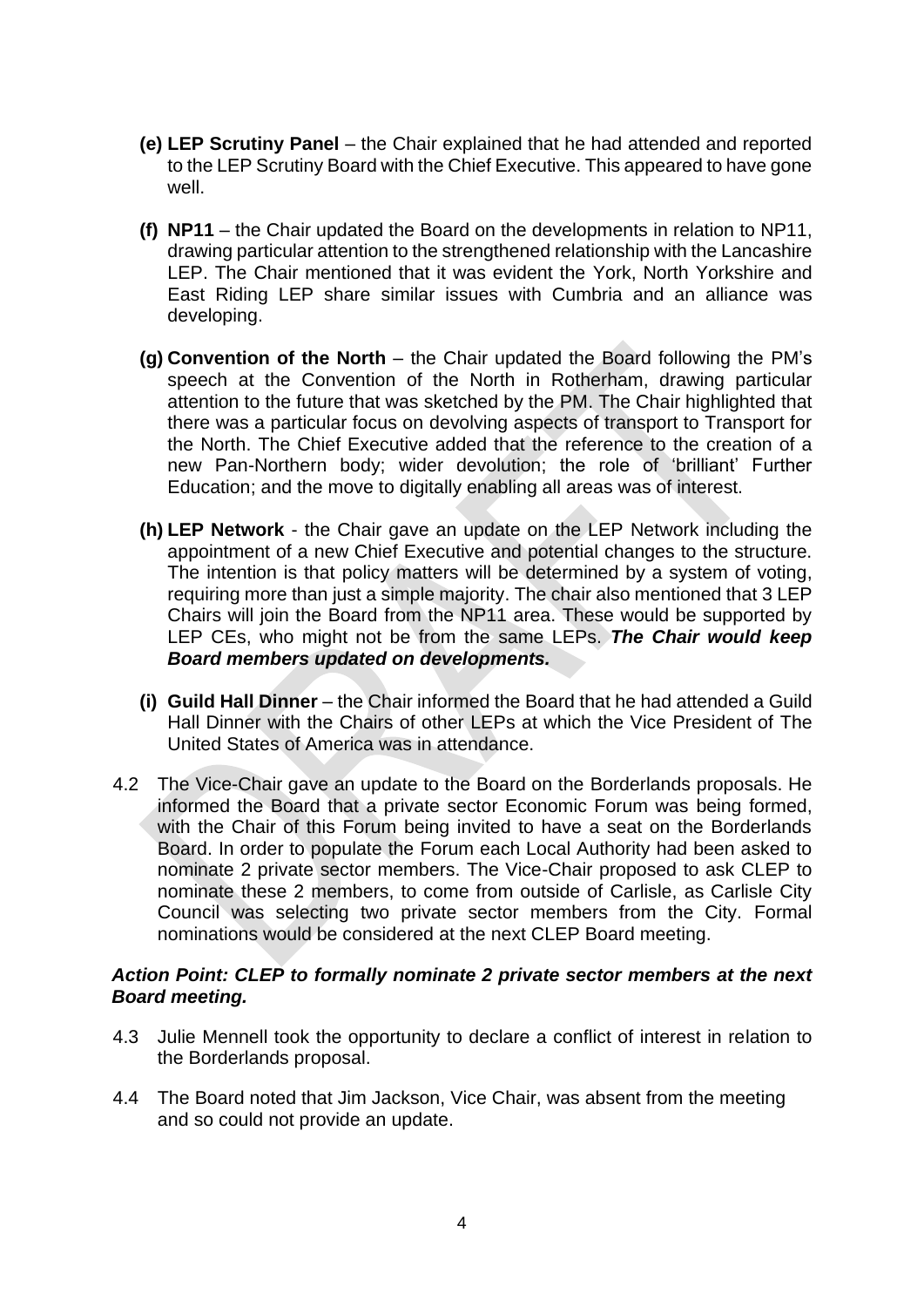## **5 Matters arising not covered elsewhere on the agenda:**

- 5.1 The Board agreed that a formal record will be made in the meeting minutes of this Board meeting that the minutes of the Board meeting held on Friday 17 May 2019 has been amended at page 4 in relation to the University, to avoid any misinterpretation.
- 5.2 The Board were made aware of the full list of awards that CLEP will support during the year. It was confirmed to the meeting that the associated lists were covered within existing budgets.
- 5.3 The Board were informed that Caleb Deeks had been unable at this stage to come back to CLEP on concerns relating to VAT. The Chief Executive confirmed that she had heard from Caleb Deeks who assured her that he is still looking into this issue, which is unlikely to be resolved quickly as numerous attempts have been made to change this for a number of years. Sami Falou confirmed that a number of other LEPs have also mentioned the issue.

## **6 Tackling climate change - towards a carbon neutral Cumbria:**

- 6.1 The Chair welcomed Colin Cox, Director of Public Health and Hazel Graham, Chief Executive, Cumbria Action for Sustainability, who were going to provide a presentation in relation to a carbon neutral Cumbria.
- 6.2 The presentation summarised why climate change matters, the scale of the challenge, the response so far, the need to plan for future action and the potential role of CLEP.
- 6.3 Attention was drawn in particular to the fact that, while global emissions continue to rise, it is not too late to turn things around. However, transformative change is required and the necessary infrastructure will take time to build.
- 6.4 The Board was informed that in order to reduce carbon emissions, various cuts (for instance in relation to transport) would be required and industry would need to develop their own carbon neutrality plans.
- 6.5 Concerns were expressed that Cumbria currently lacks a collective, cohesive strategy to address the issues of climate change with the looming target of net zero by 2030 on the horizon.
- 6.6 It was emphasised to the Board (and the Board agreed) that there are significant opportunities in tackling climate change. It is all about challenges.
- 6.7 The potential role of CLEP was outlined with 6 distinct headings: communicate, lead, enable (by attracting low carbon funds), educate, influence and review (by contributing to ongoing carbon impact monitoring). It was acknowledged that it was important that there is an ongoing dialogue with CLEP and it was suggested that CLEP becomes a partner to the CAFS lottery bid and nominates a representative to the Climate Working Group.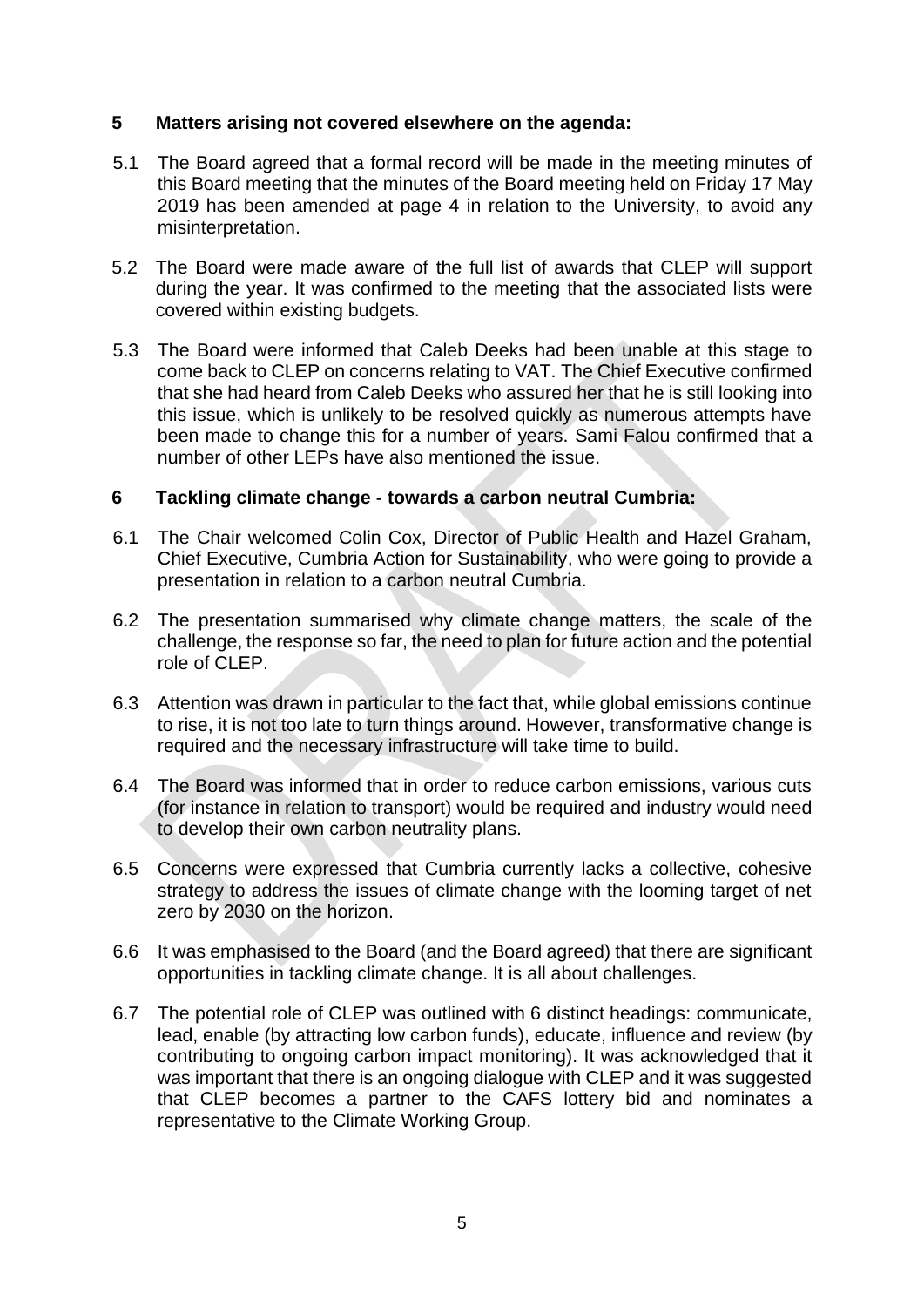- 6.8 The Chief Executive informed the meeting that CLEP has already nominated 2 representatives to the Climate Working Group, although its meeting this afternoon unfortunately conflicted with CLEP's AGM. The Chief Executive suggested that a seventh heading should be added to CLEP's role, being investment.
- 6.9 The Board were in agreement that the issue of climate change and a future zero carbon Cumbria is something that the CLEP should align with.
- 6.10 Peter Allen, MBE informed the Board of the work that has been done in the Lake District National Park and the importance of realistic debates on the issue.
- 6.11 Sarah Swindley emphasised that a zero carbon Cumbria initiative is an opportunity for Cumbrian business and could be an opportunity for the CLEP to lead the way. Lee Roberts agreed with this.
- 6.12 Emma Porter identified that the issue could present an opportunity to bring Cumbria together and unite the County.
- 6.13 The Chair agreed with the Board that LEPs had an important role to play in a zero carbon future and agreed that CLEP will need to consider carefully how best to engage effectively on the issue.
- 6.14 The Chair thanked both Colin Cox and Hazel Graham for their presentation and emphasised that it should act as a catalyst for future discussion. *Colin Cox and Hazel Graham then left the meeting.*
- 6.15 Mike Smith OBE suggested and the Board agreed that a zero carbon Cumbria and climate change in general should be made a standard agenda item for Board meetings.

## *Action Point: Zero Carbon Cumbria to be made a standard agenda item for all future Board meetings.*

## **7 Copeland Vision and Nuclear Prospectus:**

- 7.1 Rebecca Weston, as Chair of the Nuclear Sector Panel, and Pat Graham introduced the Board to the background to the Nuclear Prospectus. They emphasised in particular that the nuclear transition is likely to have a real economic impact and that there is a need to exploit the assets of the North. The Board were informed that the Prospectus is part of the wider economic vision and that the Nuclear Prospectus (which at this stage is a working title) has been conceived jointly with Allerdale Borough Council. The aim of the presentation was to make the Board aware of the process and to give it the opportunity to get involved.
- 7.2 The Vice-Chair thanked Rebecca Weston and Pat Graham for their presentation and emphasised that similar conversations had been had over a number of years. The Vice-Chair also emphasised that a group is required to work on energy generation (nuclear and non-nuclear) and that a comprehensive, onevoice approach is needed.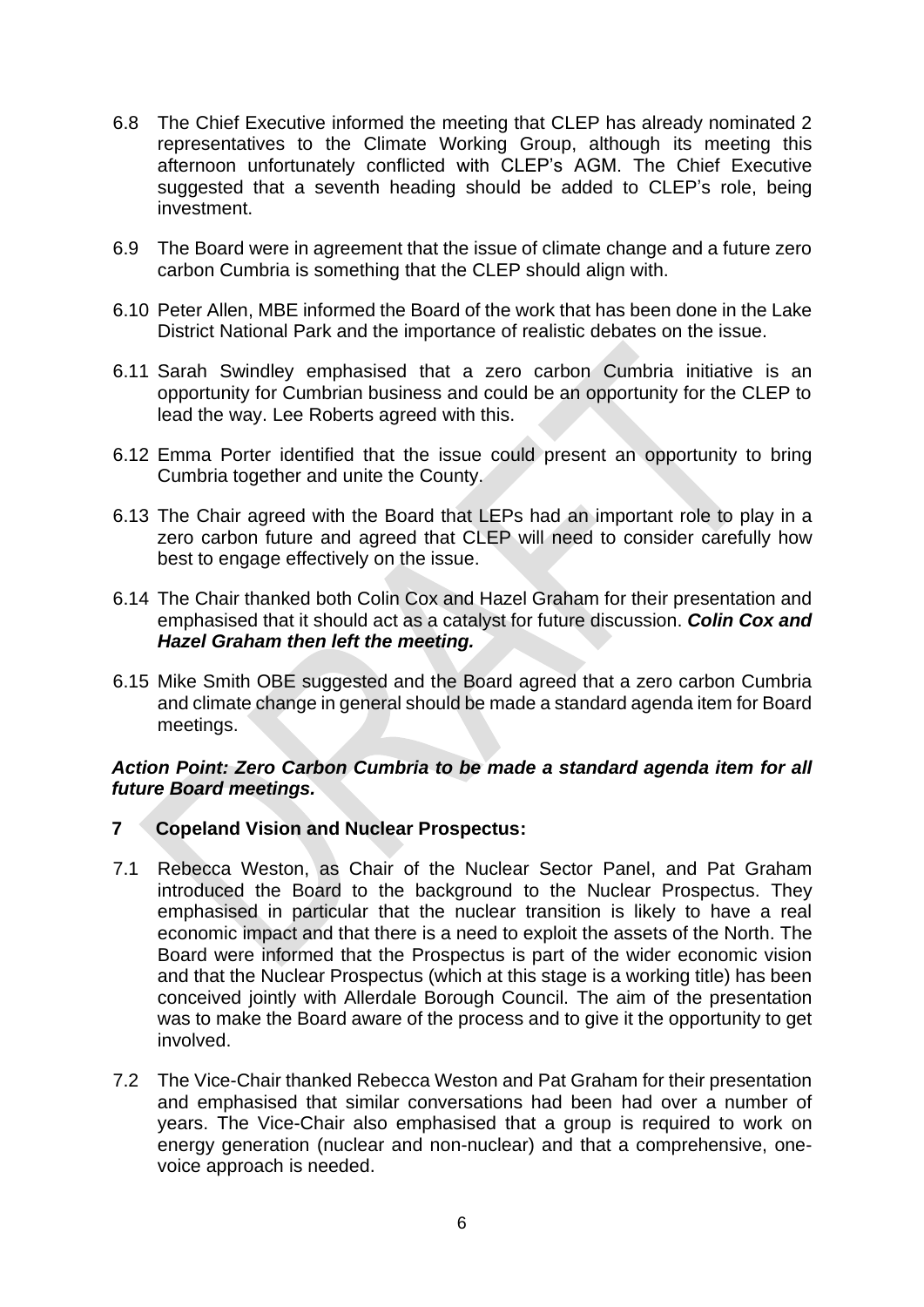- 7.3 The Board agreed that alignment on the issue was needed so that discussions and plans didn't become fragmented.
- 7.4 Mike Smith, OBE stated that clarity and commitment are required and that the NDA's position and commitment needs to be better understood.
- 7.5 The Chair thanked the Board for an interesting discussion and highlighted that the Prospectus needs to inform industrial strategy and sit within a wider framework. It was agreed that CLEP would feed into the process via the Nuclear Sector Panel.
- 7.6 The Board concluded that at this stage it could not endorse the document, and the recommendation was amended to read *"It is recommended that the Board*  notes the information in this paper relating to the production of a Nuclear *Prospectus*" Instead, the Board would reserve judgement until it is able to see what comes out of the process.

## 7.7 *Pat Graham and Graham Frost both left the meeting at this point.*

#### **8 Chair's Mid-Year Update:**

- 8.1 The Board considered a report from the Chair containing a mid-year review of CLEP's performance and operations.
- 8.2 The Chief Executive emphasised to the Board the importance of declaring any potential conflict of interest, even if that interest is only minor. The Chair agreed. The Board discussed the approach to be taken when Board members attend events not solely in their capacity as directors of CLEP. It was agreed that, in each case, it was a question of judgement but, if in doubt, members of the Board should explain to those present the different roles that they hold.
- 8.3 The Board confirmed their understanding and acceptance of CLEP's Code of Conduct and Conflict of Interest, signing a form during the meeting to confirm this. The Chief Executive would follow up separately with Jim Jackson and Patricia Livsey, who had offered apologies.

#### *Action Point: Chief Executive to get confirmation statements from Jim Jackson and Patricia Livsey.*

8.4 CLEP's governance structure was considered and **IT WAS RESOLVED** that the governance structure is operating effectively and should continue as it is, subject to review at the end of March 2020.

## **9 Finance, Audit and Resources Committee Update and Financial Report:**

9.1 Nigel Wilkinson provided an update in relation to the Finance, Audit and Resources Committee and emphasised that the Committee had been very active and had picked up the points from the previous Board meeting. He asked that the Financial Report was also covered at the same time and members agreed this.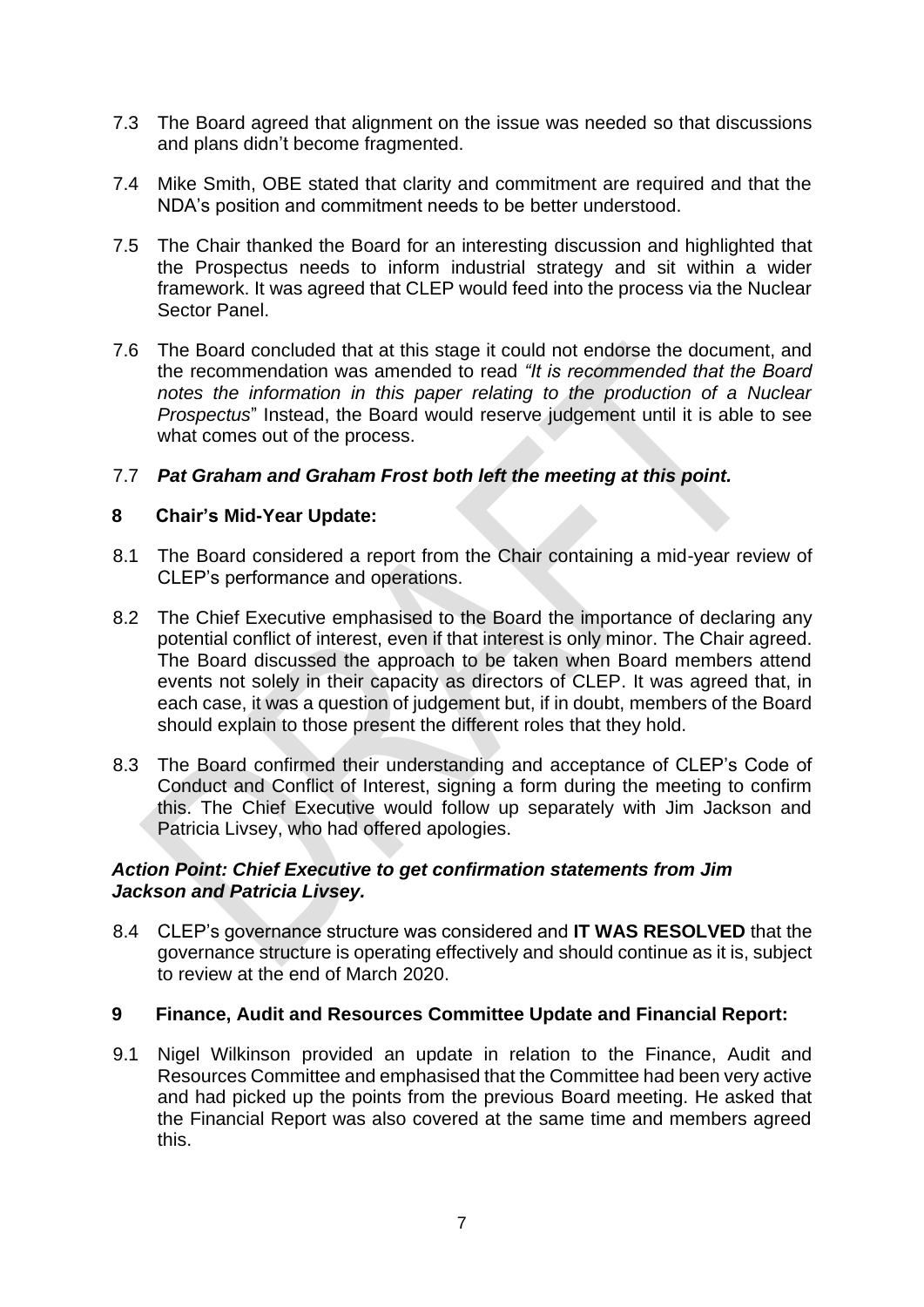- 9.2 Mr Wilkinson emphasised that CLEP must always ensure that it has sufficient funds in a contingency reserve. He emphasised that the contingency reserve can only be released with the consent of Cumbria County Council.
- 9.3 Mr Wilkinson highlighted to the Board that there is a forecast surplus for the year of £258,000. However, he emphasised that the bank balance can be somewhat misleading as the funding is front loaded.
- 9.4 He drew the attention of the Board to the 2020/2021 cash flow, with net cash outflow projected at £144,000.
- 9.5 Mr Wilkinson advised the Board that the Committee is currently working on the audit with the external audit team and the Accountable Body.
- 9.6 Mike Smith, OBE emphasised the need for CLEP to consider its going concern status on an ongoing basis, given the assumption CLEP will receive Government funding. He suggested that the matter should form part of CLEP's top ten risks. The Chief Executive advised that at the previous meeting the Board had considered the risk register amended this and agreed that it would be substantively reviewed at the Board Development Day. She further confirmed that the risk register would be a standard agenda item for all future Board meetings.

#### *Action Point: Risk Register to be considered substantively at the Board Development Day and the updated Risk register to be presented at all future Board meetings.*

- 9.7 John Coughlan emphasised the need to understand the potential costs of wind up. The Committee Chair responded by explaining that discussions on this point are ongoing with Cumbria County Council, to understand costs, alongside developing a range of options for CLEP staff.
- 9.8 The Chair informed the Board that LEPs really need Government to provide funding in a timely manner and asked Sami Falou to pass this on to Government, including in particular that CLEP is assuming a further £200,000 of capacity funding will be forthcoming in 2020/21.

#### *Action Point: Sami Falou to note and feedback to government colleagues the requirement for funding to be provided to CLEP in a timely manner.*

## **10 Developing CLEP's Future Leaders Board:**

10.1 Andrew Wren informed the Board that, following the last Board meeting, work had proceeded on developing the "Shadow Board". Mr Wren advised the Board that reference had been made to a Shadow Board, but he instead proposed that it be called a Future Leaders Board. He had met with representatives from the Sellafield Next Generation Board, which has been very useful, and he thanked Rebecca Weston for brokering this. He went on to say that the target is to have the new Future Leaders Board recruited by the New Year. In the first instance he would Chair the Board, with the intention being to have one of its members operating as Chair, going forward.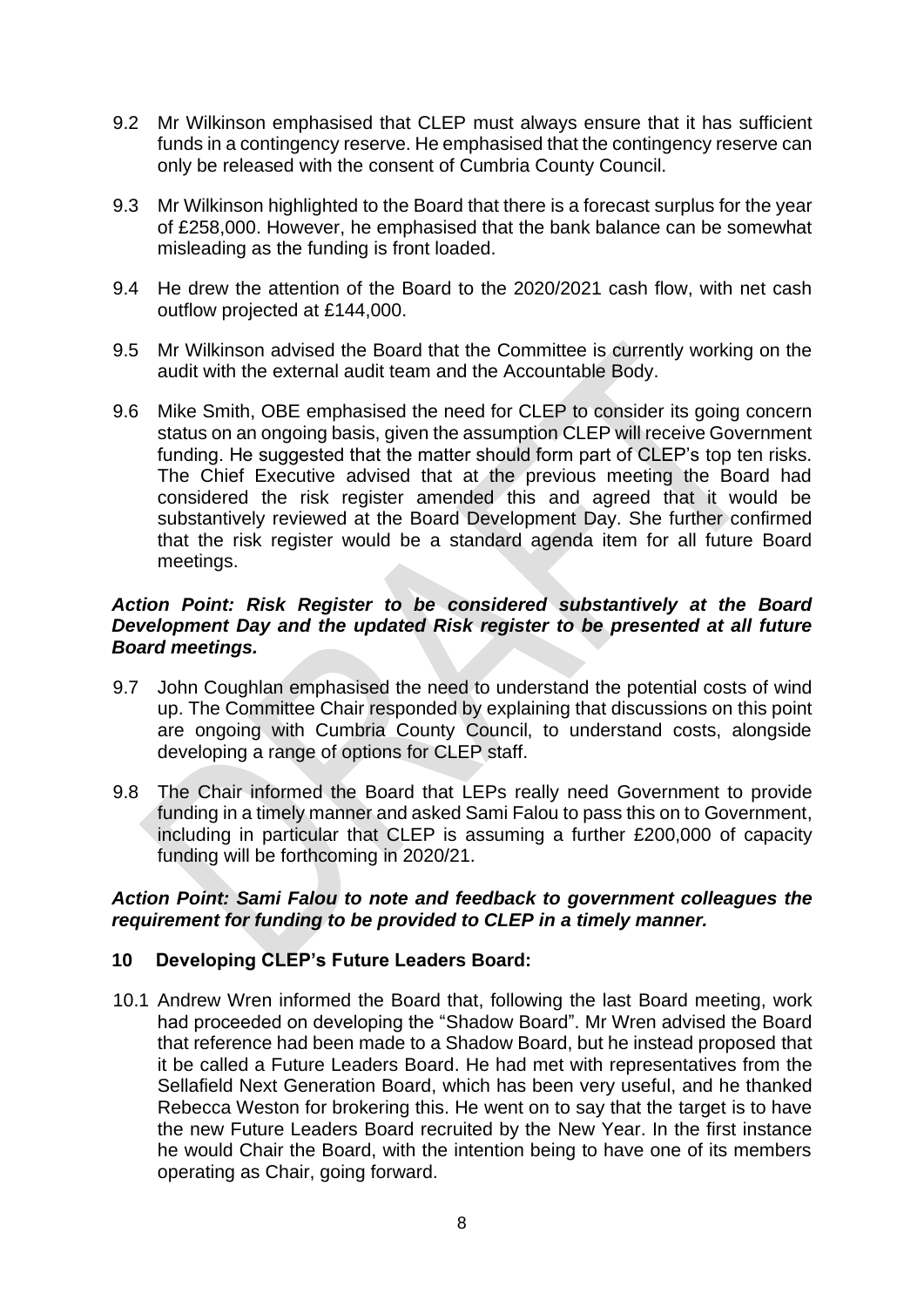- 10.2 It was acknowledged and agreed that the Board would have to be open to any proposals from the Future Leaders Board, although clearly there could be no commitment to adopt all such proposals.
- 10.3 Julie Mennell suggested that all members of the Future Leaders Board should have a mentor on the main Board and suggested that the Future Leaders Board should instead be named Young Leaders. The Chair added that this body should be called a Panel or something similar to better reflect its responsibilities.
- 10.4 After further discussion **IT WAS RESOLVED** that the principles and recruitment process for the formation of the Future Leaders Board (as referred to in the report prepared for the Board) be agreed, that travel and subsistence costs and development costs are met from CLEP's existing budgets and that the recruitment process for the Future Leaders Board be commenced. The name of this would be considered further.

#### *Action Point: Andrew Wren to work with the Executive to take forward the recruitment process for the Future Leaders Board.*

# **11 Developing a Digital Strategy for Cumbria:**

- 11.1 The Board considered a draft paper in relation to the requirement for a LEP driven Digital Strategy for Cumbria. The Chair invited any questions from the Board.
- 11.2 Mike Smith, OBE told the Board that in his opinion it was a useful start. However, Mr Smith emphasised that a more detailed strategy is required. He suggested that the strategy needs to consider not only the "here and now" skills but also the future skills, and that skills needed to be more explicit as a priority as this was not clear in the current model. The Chief Executive advised that this was a mapping exercise to identify what was already available and could be incorporated into the strategy, and that skills were covered under.
- 11.3 The Chair identified that the paper describes the strategies of the public sector, but should in addition look at strategies of the non-public sector and the requirements of users.
- 11.4 John Coughlan recommended that more focus needs to be placed on how to utilise the retired skills in the market place. The Chair agreed that this should be considered. The Board were of the view that all Sector Groups needed to consider the digital strategy on their agenda.
- 11.5 **IT WAS AGREED** that a Digital Strategy be developed as part of the Ideas and Innovation work programme and that a further update be provided at the next meeting.

*Action Point: Miranda Kirschel to come to the next Board meeting to update on the development of the next stages of the Digital Strategy for Cumbria.*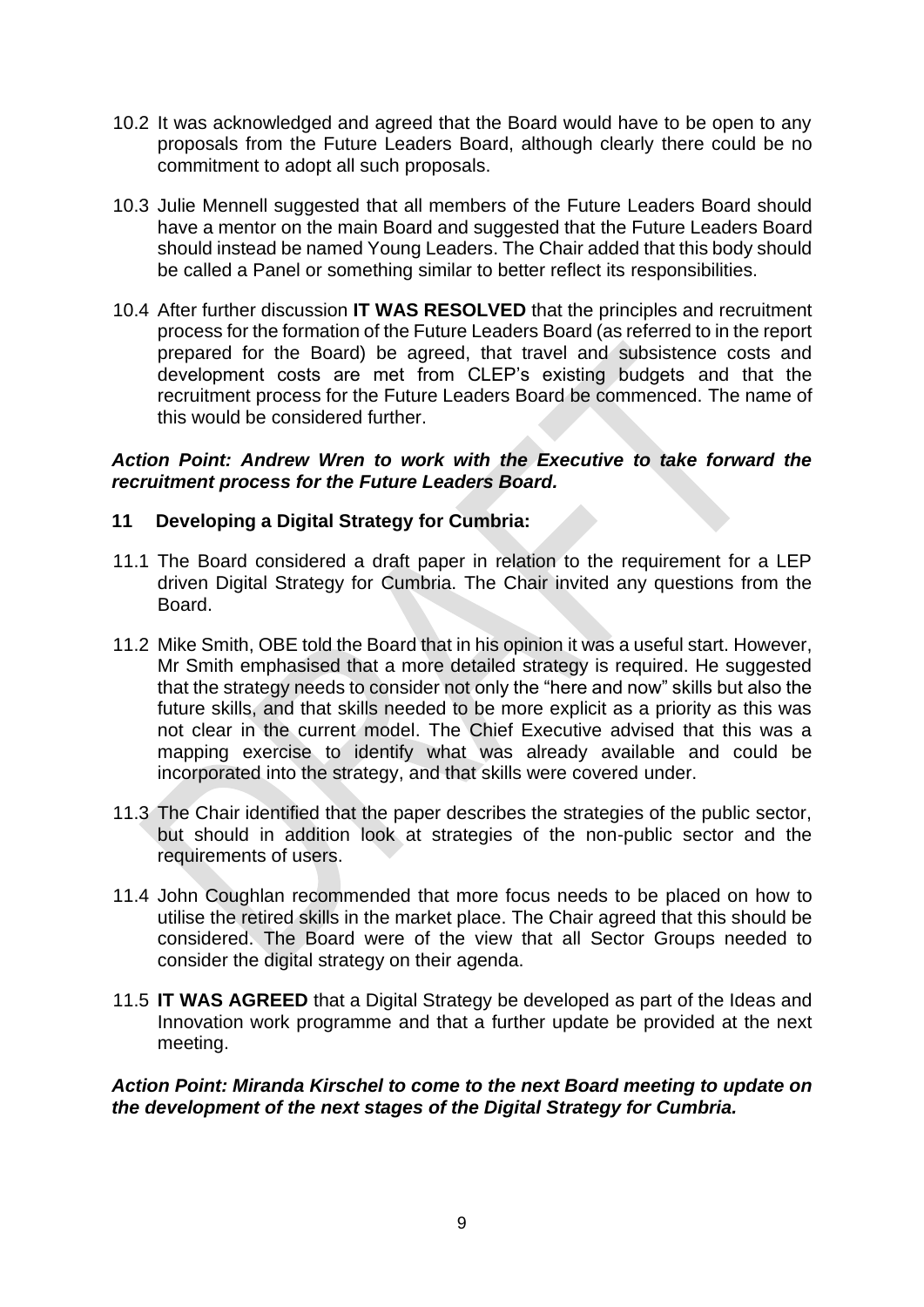# **12 Sub-Board Governance – Chairs' Report:**

- 12.1 The Board considered a report summarising the activities of each Sub-Board.
- 12.2 It was agreed that the Transport and Infrastructure Strategy Group would move their action plan forward as soon as possible.
- 12.3 There was nothing else to add to the report and the Board noted the progress made by the Sub-Board governance structure.

#### **13 Investment Panel update:**

13.1 The Board noted a report following the Investment Panel meeting on the 13 September 2019. The Board had no questions on the report, the contents of which were noted.

## **14 Local Industry Strategy:**

- 14.1 The Chief Executive updated the Board on the development of Cumbria's Local Industrial Strategy, which is in the co-production phase. The Board were informed that a Post Graduate had been doing some good work on natural capital as a mapping exercise. This had confirmed that finding a strong piece of work on the quantification of natural capital is proving difficult to find.
- 14.2 Steve Cole suggested that the Lake District National Park Authority could assist in relation to the quantification of natural capital. Sarah Swindley agreed with this.
- 14.3 The Vice-Chair raised concern regarding the Government's future plans with the Local Industrial Strategies and whether the Government's intentions are clear. The Chief Executive said that the work completed to date was still important and relevant as it was evidential and focused on doing the right things for Cumbria's economy. Sami Falou agreed that there is a need for further clarity from the Government and that the work done so far has been extremely important.
- 14.4 The Chief Executive updated the Board in relation to the Shared Prosperity Fund. It appears that there will still be a Fund but there are no time scales for this.
- 14.5 Alison Hatcher informed the Board that there will be £5million available for natural capital as a result of the Borderlands Deal.

## **15 Chief Executive's Report:**

- 15.1 The Board considered a report from the Chief Executive, which updated it on items not covered elsewhere on the agenda.
- 15.2 The Chief Executive specifically reported on the Mid-Year Review and the useful comments she had received on it. She reported that no issues on noncompliance had been identified. The Chief Executive also drew the Board's attention to the Brexit update and the particular issues highlighted in the report.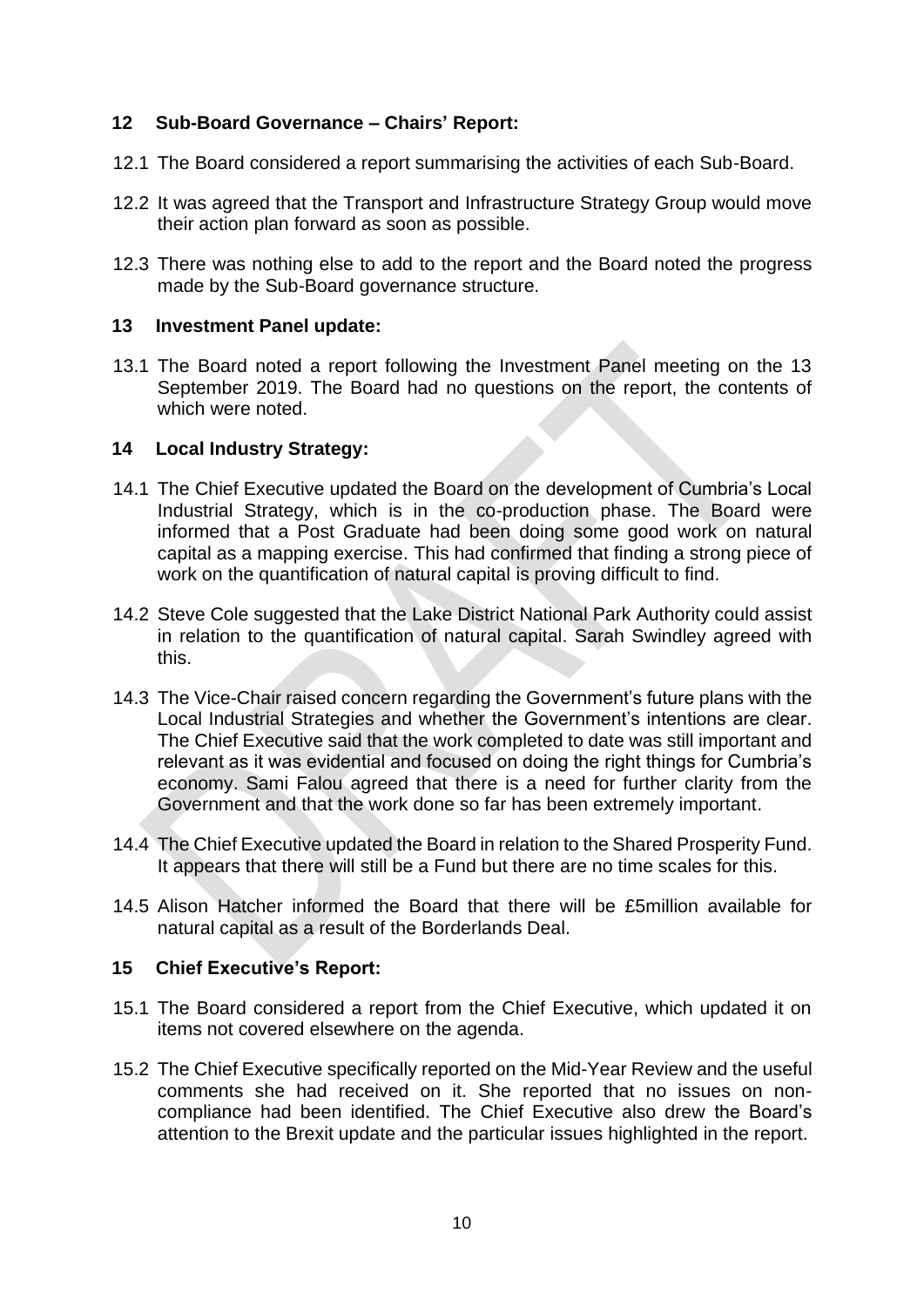- 15.3 The Chief Executive highlighted the upcoming Borderlands Conference on 25 November 2019 and invited members to hold the date.
- 15.4 Congratulations were given for the three additional towns that have been shortlisted for the Future High Streets Fund, Barrow Town Centre, Carlisle City Centre and Maryport Town Centre. The success of the Town Deals was highlighted and the Board were informed that there is a further potential £25 million to be allocated over the next 5 years. The Chief Executive highlighted that Lord Inglewood had written to the Local authority Leaders to offer CLEP's support.
- 15.5 The Vice-Chair raised concern that the money from the Town Deals fund is yet to be seen, questioning if the money is secured. The Chief Executive advised that the availability of funding is reliant on the business cases produced and as such it was really important that all partners supported local authorities in developing these.
- 15.6 Graham Booth provided a short update on the Kingmoor Park Enterprise Zone, outlining that good progress was being made. He commended the new website to Board colleagues.

## **16 Board Development Day:**

- 16.1 The Board discussed the objectives and format of the Development Day that is to be held on 1 November 2019 at Penrith North Lake Hotel and Spa.
- 16.2 The Board discussed the use of an external facilitator and developmental work in advance of this. Emma Porter suggested that the developmental work would be good to help each Board member to better understand each other and the way in which decisions are made. There were mixed views on this.
- 16.3 The Board agreed that the Development Day would be beneficial to aid the decision making and communication of the Board as a whole, regardless of the involvement of developmental work in advance of this.
- 16.4 The Chair clarified that the development day would be an opportunity for the Board to get to know each other on a personal level, resulting in better decision making.

## *Action Point: Emma Porter and the Chief Executive to work on the details of the Board Development Day and circulate to the Board.*

## 17 **Place Marketing Campaign:**

- 17.1 John Reynolds, Head of Communications and Lucy Clarke, Media & Communications Officer joined the meeting and reported to the Board in relation to place marketing.
- 17.2 The Board were shown a brief presentation. Mr Reynolds highlighted that CLEP's governance structure had been invited to submit real-life case studies for the campaign. Currently, there has been 78 specific email responses containing 150 case studies.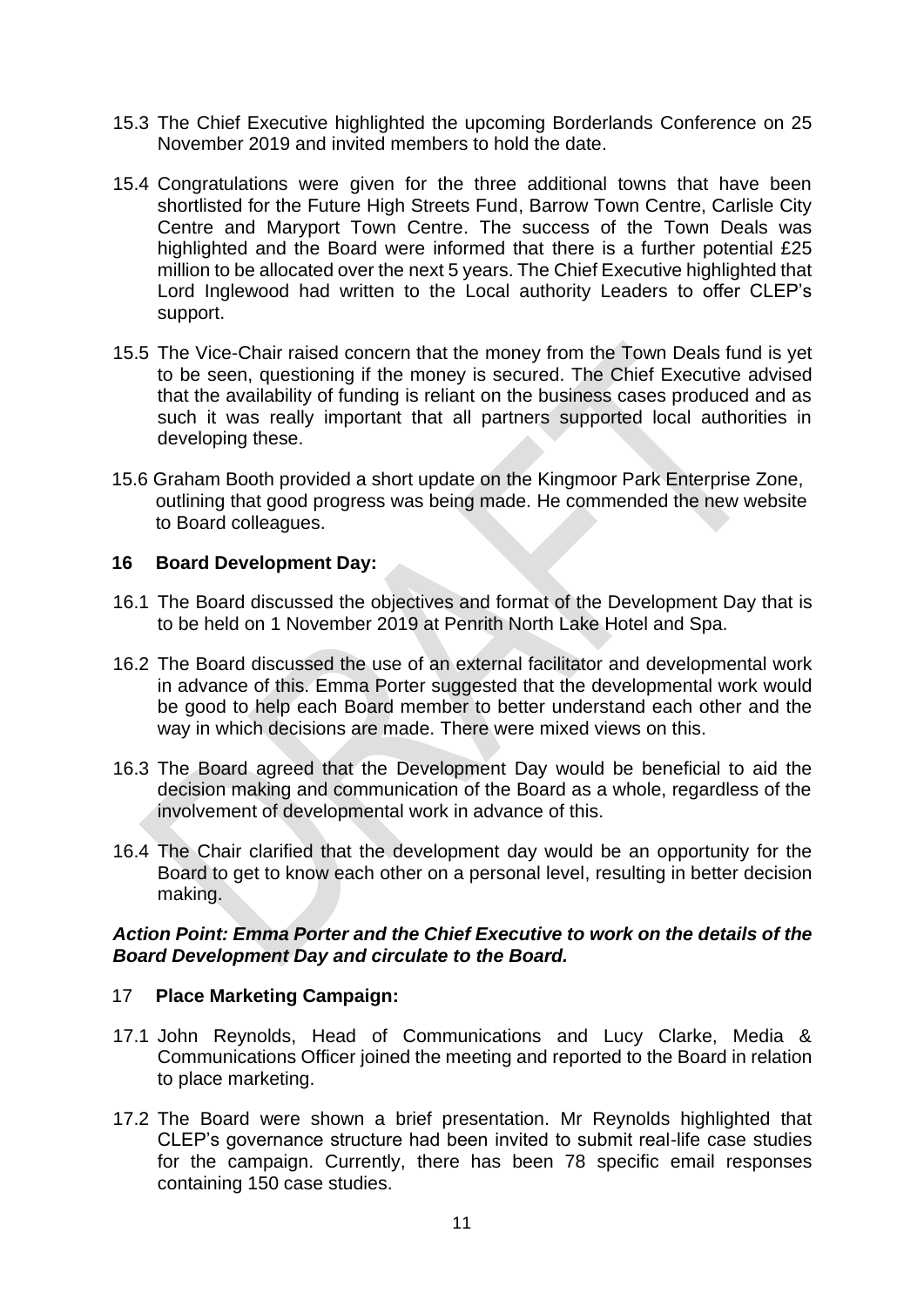- 17.3 Mr Reynolds mentioned that the marketing team had attended a number of meetings with partners and agencies, presented to sector panels and are now working on developing the campaign further.
- 17.4 The Board was informed that the campaign has been split into 2 elements. Campaign 1 focuses on celebrating the achievements of Cumbria's young people, with a target audience of people aged 14-25 and employers, with the focus being to promote real careers in real businesses in Cumbria, so that young people understood the opportunities available to them. Campaign 2 focuses on career starters, career growers, working families and entrepreneurs, with the focus being on Cumbria being a great place to live, work, invest and build a career.
- 17.5 Members were shown examples of campaign materials.
- 17.6 The Board was informed that work is now focusing on finalising the key concepts, developing further creative collaboration (including the replacement of the stock photos with real commissioned photos) and carrying out market research. The roll out date is to be confirmed. Members were advised that what was originally seen as a short campaign could in fact last for much longer than initially thought due to the range of materials available.
- 17.7 Mike Smith, OBE asked whether it is to be a targeted campaign. Mr Reynolds assured Mr Smith that targeting is a focal point that is being worked on and that the campaigns will be separately targeted. Lucy Clarke informed the Board that the key to success is the engagement with potential partners, which the proposed toolkit does well. There has already been lots of enthusiasm from potential partners.
- 17.8 Julie Mennell recommended a focus on young women and engineering, where Cumbria punches above its weight. Emphasis should be on this. Further attention could be drawn to apprenticeships.
- 17.9 Lorraine Smyth expressed the importance of including more emphasis on life in the campaign. Lee Roberts added that there should be further emphasis on opportunities for the whole family. The Chief Executive assured the Board that the website aims to address this point. Peter Allen, MBE suggested that focus should be on companies as well.
- 17.10 The Chair thanked both John Reynolds and Lucy Clarke for the presentation as they left the meeting.

# **18 LEP Communications (standing item):**

- 18.1 The Chief Executive invited the Board to identify any communications that need to be made following the meeting.
- 18.2 The Chief Executive suggested that press releases were produced on Board Member appointments and the Future Leaders Forum. Members were content with these proposals.